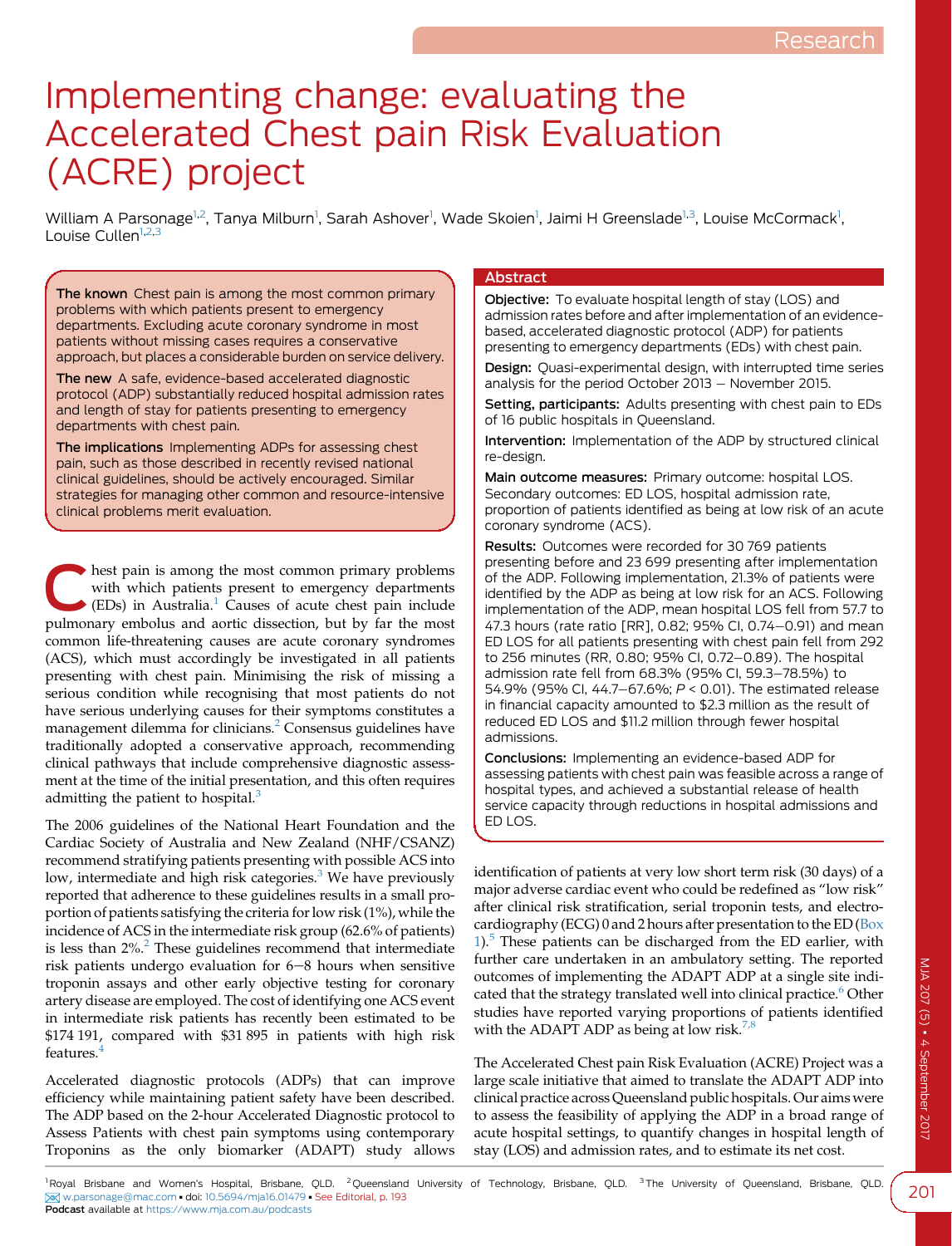#### <span id="page-1-0"></span>1 Criteria for classifying a patient as being at low risk of an acute coronary syndrome, according to the ADAPT accelerated diagnostic protocol

- - Troponin I (cTnI) level at 0 and 2 h below institutional cut-off for an elevated troponin concentration
- -No new ischaemic changes on the initial electrocardiogram (ECG)
- -Thrombolysis In Myocardial Infarction (TIMI) score  $= 0$ ; ie, none of the following pertain:
	- Age  $\geq$  65 years;
	- $\blacktriangleright$  Three or more risk factors for coronary artery disease (family history of coronary artery disease, hypertension, hypercholesterolaemia, diabetes, current smoker);
	- $\blacktriangleright$  Aspirin taken in the past 7 days;
	- Significant coronary stenosis (eg, documented coronary stenosis  $\geq 50\%$ );
	- Severe angina (two or more angina events in past 24 hours, or persisting discomfort);
	- ST-segment deviation of 0.05 mV on initial ECG;
	- < Increased blood troponin or creatine kinase-MB levels (during assessment)  $\blacklozenge$

# Methods

All public hospitals with EDs treating adult patients and with 24-hour access to laboratory-based troponin testing were eligible for inclusion in the project. Access to pathology testing was required to ensure that clinical pathways were aligned with the core elements of the ADAPT ADP. Clinical pathways were applicable to patients with possible cardiac chest pain once other serious causes had been considered and excluded. The protocol was implemented incrementally across sites between October 2013 and September 2015, as previously described in detail.<sup>[9](#page-4-0)</sup>

# Data collection

Data were collected from the Emergency Department Information System (EDIS; CSC Healthcare) and the Hospital Based Corporate Information System (HBCIS) by extracting reports from the Queensland Health Enterprise Reporting Service (QHERS), stratified by study site. Pre-implementation data were collected for the 12 months prior to implementation at each hospital, using a preexisting QHERS report to obtain all ED presentations by adults for the relevant diagnosis-related groups (online [Appendix,](https://www.mja.com.au/sites/default/files/issues/207_05/10.5694mja16.01479_Appendix.pdf) table 1). Diagnosis codes were inclusive, to maximise the probability of capturing patients with possible cardiac chest pain while excluding patients with clearly non-cardiac causes (eg, trauma).

Post-implementation EDIS data were collected between May 2014 and November 2015. Following implementation at each site, EDIS was reprogrammed to prompt clinicians to identify patients in relevant diagnosis-related groups with chest pain who were at low risk for ACS according to the ADP (using a binary code:  $1 = yes$ ,  $2 =$  no). After implementation, a customised QHERS report containing the same parameters as the pre-implementation report was prepared, stratified by risk group (low risk  $v$  not low risk). EDIS data were linked with HBCIS inpatient records by the Queensland Health Research Linkage Group when relevant.

## Outcome measures

The primary outcome was the total hospital LOS for patients presenting to an ED with chest pain. Secondary outcome measures included hospital admission rate, ED LOS, and the proportion of patients identified by the ADP as being at low risk of an ACS within 30 days.

## Data analysis

Data were analysed in Stata 14 (StataCorp). For all analyses, the pre-implementation period comprised the 12 months before implementation; the post-implementation period included all available data for 12 months after implementation. Data for two weeks immediately before and after implementation were excluded to allow for transition education and implementation. Baseline demographic data for the pre- and post-implementation groups were compared. The proportion of patients assessed with the ADP was computed.We compared mean and median LOS, and the proportions of patients admitted during the pre- and postimplementation periods. The LOS variables were overdispersed, so a negative binomial distribution was applied when calculating standard errors of the mean. Robust standard errors were calculated for all 95% confidence intervals (CIs) to account for clustering of patients within hospitals.

Interrupted time series analyses ensured that any differences in outcome variables before and after implementation of ACRE were not attributable to downward trends across the entire study period. Trends in hospital LOS were estimated by Prais-Winsten regression, which accounted for serial correlation across time, while also adjusting for clustering within hospitals. The median LOS by week was regressed on time (weeks from the beginning of data collection) to assess the linear trend prior to implementing ACRE. Time after implementation (weeks) was also entered to assess any change in the trend in LOS after implementing ACRE. Study period (pre- v post-implementation) was entered as a dichotomous variable to assess whether there was a quantitative change in LOS immediately after implementing ACRE. Clustered robust standard errors accounted for clustering within hospitals. A second regression compared trends in hospital admission rates; hospital admission was regressed on time, weeks after implementation, and study period.

# Economic analysis

The cost of evaluating patients with chest pain was calculated on the basis of a previous economic analysis of the Brisbane cohort of the ADAPT study. $4$  Change in the cost of ED care was calculated from the number of patients, the change in mean ED LOS, and the hourly cost of ED care. Change in the cost of inpatient care was calculated from the change in the number of admissions, the mean inpatient LOS before implementation, and the hourly cost of inpatient care for chest pain.

## Ethics approval

The Queensland Health Human Research Ethics Committee waived review of the study (reference, HREC/13/QGC/142) as the project was a quality activity and not recognised as research according to the definition in the National Statement on Ethical Conduct in Human Research of the National Health and Medical Research Council.

# Results

The ADP was implemented in 16 public hospitals with ED presentation numbers of 28 000-100 000 patients per year, including all major regional and large metropolitan hospitals and most major metropolitan hospitals in Queensland (online [Appendix,](https://www.mja.com.au/sites/default/files/issues/207_05/10.5694mja16.01479_Appendix.pdf) table 2).

Data were collected from 30 770 patients prior to implementation and 23 702 patients after implementation. One patient was removed from the pre-implementation and three patients from the post-implementation period for implausible LOS figures, leaving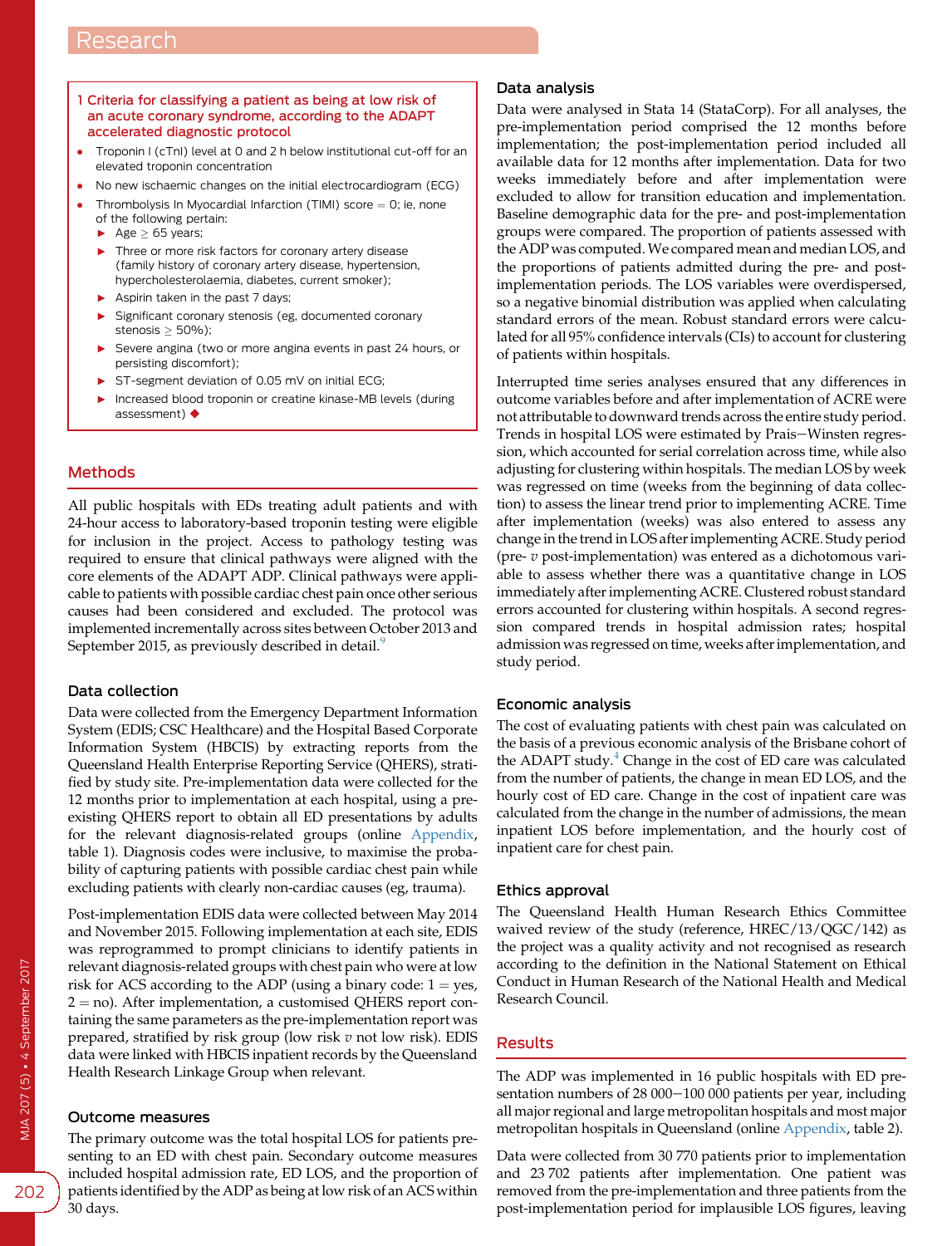## 2 Baseline characteristics of pre- and post-intervention patient cohorts

| Characteristic         | Pre-intervention | Post-intervention |  |
|------------------------|------------------|-------------------|--|
| Number of patients     | 30769            | 23 699            |  |
| Age (years), mean (SD) | 60.6 (16.0)      | 58.9 (16.5)       |  |
| Sex (male)             | 16 680 (54.2%)   | 12 801 (54.0%)    |  |
| Triage category        |                  |                   |  |
|                        | 263 (0.9%)       | 280 (1.2%)        |  |
| $\mathcal{L}$          | 22 709 (73.8%)   | 17 975 (75.8%)    |  |
| 3                      | 7233 (23.5%)     | 5004 (21.1%)      |  |
| 4                      | 562 (1.8%)       | 424 (1.8%)        |  |
| 5                      | $12 (< 0.1\%)$   | $16(0.1\%)$       |  |
|                        |                  |                   |  |

30 769 and 23 699 patients respectively. Baseline characteristics for the pre- and post-intervention cohorts were similar (Box 2). Postimplementation, 5041 patients (21.3%; 95% CI, 16.5 $-27.0%$ ) presenting with possible cardiac chest pain were classified by the ADP as being at low risk for an ACS.

Total mean hospital LOS fell from 57.7 hours to 47.3 hours (rate ratio [RR], 0.82; 95% CI, 0.74-0.91). The mean ED LOS fell from 292 minutes to 256 minutes (RR, 0.88; 95% CI, 0.82-0.94). Median total hospital LOS fell by  $6.1$  hours (95% CI,  $5.5-6.6$  h), while median ED LOS fell by 20 minutes (95% CI,  $17.9-22.1$  min). The hospital admission rate fell from  $68.3\%$  preimplementation to 54.9% post-implementation (RR, 0.80; 95% CI,  $0.72-0.89$ ) (Box 3). The outcomes for individual hospitals are listed in [Box 4](#page-3-0).

[Box 5](#page-3-0) depicts the median hospital LOS by week and [Box 6](#page-3-0) the hospital admission rates for the 12 months before and after the intervention. The regression of LOS on time and study period indicated that LOS was stable during the 12 months before implementation of ACRE (trend,  $-0.02$  hours/week;  $95\%$  CI;  $-0.08$ to 0.03 hours/week;  $P = 0.35$ ). The median LOS declined after implementation (by 3.86 h; 95% CI, 0.27–7.45 h;  $P = 0.04$ ). LOS stabilised 12 months after the start of the intervention (trend,  $-0.05$ hours per week; 95% CI,  $-0.16$  to 0.06 hours/week;  $P = 0.35$ ). Inspection of the residuals identified one outlier, removal of which caused only minor changes to the regression coefficients; it was therefore retained in the analysis. Regression of admission on time and study period indicated that admission rates were stable prior to implementation (trend,  $-0.04\%$  per week; 95% CI;  $-0.17\%$  to 0.09% per week;  $P = 0.51$ ). The proportion of patients admitted after ACRE was implemented declined (by 13.3 percentage points; 95% CI, 2.8–23.7 percentage points;  $P = 0.02$ ), and remained stable during the 12 months after the intervention (trend,  $-0.04$  percentage points per week;  $95\%$  CI;  $-0.28$  to 0.36 percentage points per week;  $P = 0.80$ ).

## Economic analysis

The estimated released capacity resulting from the reduction in hospital admissions during the post-implementation period was \$11.2 million; the estimated released capacity resulting from reducing ED LOS was \$2.3 million.

# **Discussion**

We report several important findings. Firstly, implementing an ADP to identify patients at very low 30-day risk of an ACS was

#### 3 Primary and secondary outcomes for pre- and post-intervention patients

|                                                                                                   |                           | Pre-intervention Post-intervention | P        |  |  |
|---------------------------------------------------------------------------------------------------|---------------------------|------------------------------------|----------|--|--|
| Number of patients                                                                                | 30769                     | 23 699                             |          |  |  |
| Inpatient admission<br>rate (95% CI)                                                              | 68.3%<br>$(59.3 - 78.5%)$ | 54.9%<br>$(44.7 - 67.6%)$          | < 0.01   |  |  |
| ED length of stay<br>(minutes), mean<br>(95% CI)                                                  | 292 (259-328)             | 256 (226-290)                      | $<$ 0.01 |  |  |
| ED length of stay<br>(minutes), median (IQR)                                                      | 227 (161-348)             | 207 (146-296)                      | < 0.01   |  |  |
| Hospital length of stay<br>(hours), mean (95% CI)                                                 | 57.7 (50.3-66.1)          | 47.3 (42.4–52.8)                   | < 0.01   |  |  |
| Hospital length of stay<br>(hours), median (IQR)                                                  | 18.7 (7.9–54.8)           | $12.6(5.9-41.1)$                   | < 0.01   |  |  |
| $Cl =$ confidence interval; ED = emergency department; IQR = interguartile range. $\blacklozenge$ |                           |                                    |          |  |  |

associated with significant reductions in ED LOS, total hospital LOS, and hospital admissions. Secondly, the implementation of the ADP was feasible across a variety of hospital types, including large metropolitan centres and smaller regional hospitals; the proportion of patients defined as low risk was comparable with that in the original observational study in which the ADP was developed. Thirdly, a widespread, sustainable change in clinical practice was achieved within 4 years of the publication of the original evidence by applying a structured program of clinicianled knowledge transfer (clinical re-design). Finally, using contemporary estimates of the cost of evaluating patients with possible cardiac chest pain, we found that a substantial release of health service capacity was achieved within 12 months of implementing the program.

Timely and safe evaluation of patients with possible cardiac chest pain is an essential service in acute care hospitals. However, a large majority of patients presenting with chest pain are at low risk of an ACS, and earlier clinical guidelines have been inefficient in identifying these individuals. We found that an efficient ADP, such as the ADAPT ADP, can substantially improve the efficiency of health service delivery without compromising patient safety. The need to increase the value of care delivered by improving or maintaining outcomes relative to expenditure is widely recognised. Health service providers face a major challenge from increased demand in an environment of constrained funding. As the total cost for implementing the ADP in all 16 hospitals was about \$1.6 million, the return on investment was better than 8:1 during the first year.

Successful knowledge transfer in health service provision is difficult. Non-adherence to clinical pathways is a common problem, and the full impact of novel strategies is often diminished when translated from the research setting to clinical care.<sup>[10](#page-4-0)</sup> Reassuringly, we found that the proportion of patients defined as being at low risk was similar to that in the pilot study; two randomised controlled trials employing the ADAPT ADP have also reported that 20-30% of patients were eligible for early discharge. $8,11$ Further, reductions in hospital admission rates and LOS were sustained for up to 12 months after implementing the program.

When introducing a simple innovation into a complex health care environment at several sites, each with its own barriers and enablers, some heterogeneity of response is expected. A detailed consideration of the causes of such heterogeneity is beyond the scope of this article, but has been discussed previously.<sup>[9](#page-4-0)</sup> The ADP aimed to facilitate reductions in LOS and admission rates; it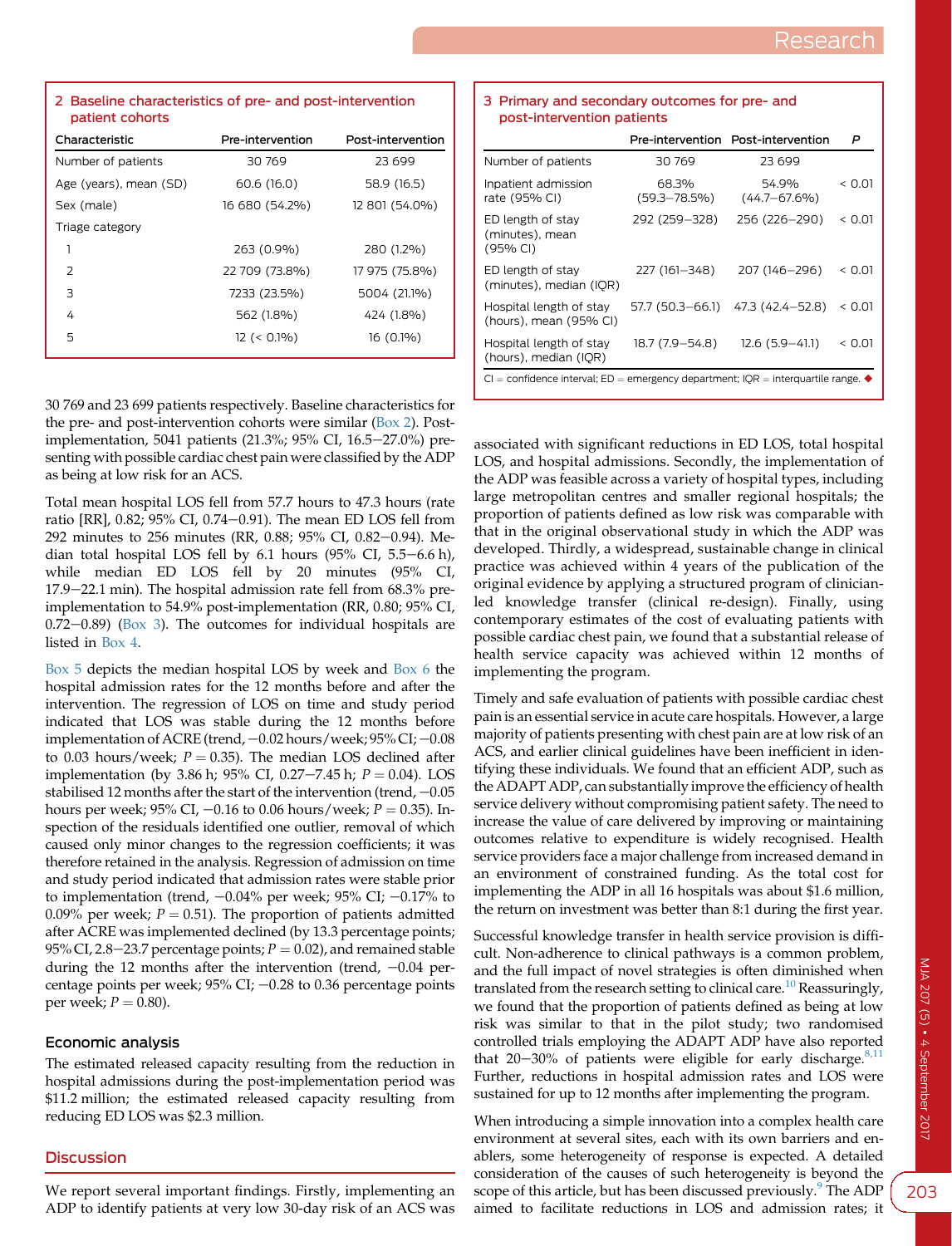<span id="page-3-0"></span>

| 4 Primary and secondary outcomes of the implementation of |                                                        |  |  |
|-----------------------------------------------------------|--------------------------------------------------------|--|--|
|                                                           | the ADAPT accelerated diagnostic protocol, by hospital |  |  |

| Site | Number of<br>patients | Reduction in<br>median emergency<br>department<br>LOS (95% CI) | Reduction in<br>median<br>hospital<br>LOS (95% CI) | Absolute<br>reduction in<br>admission rate<br>(95% CI) |
|------|-----------------------|----------------------------------------------------------------|----------------------------------------------------|--------------------------------------------------------|
| All  | 54 468                | 20 min<br>$(17.9 - 22.1 \text{ min})$                          | 6.1 h<br>$(5.5 - 6.6 h)$                           | 13.3%<br>$(8.0 - 18.7%)$                               |
| А    | 3999                  | 25 min<br>(14.2-35.8 min)                                      | 2.5 h<br>$(0.7 - 4.3 h)$                           | 5.8%<br>$(1.8 - 9.8\%)$                                |
| в    | 1903                  | 18 min<br>$(8.2 - 27.8 \text{ min})$                           | 0.6 <sub>h</sub><br>(-1.7 to 2.9 h)                | 7.6%<br>$(2.3 - 12.9\%)$                               |
| С    | 1130                  | $-9$ min<br>(-19.2 to 1.2 min)                                 | 1.6h<br>(-0.9 to 4.2 h)                            | 8.7%<br>$(3.9 - 13.4\%)$                               |
| D    | 6805                  | 11 min<br>$(5.8 - 16.2 \text{ min})$                           | 2.6h<br>$(1.6 - 3.7 h)$                            | 9.3%<br>$(7.5 - 11.1\%)$                               |
| E    | 1603                  | 55 min<br>$(22.5 - 87.5 \text{ min})$                          | 9.6h<br>$(3.0 - 16.2 h)$                           | 20.6%<br>$(15.6 - 25.6%)$                              |
| F    | 3267                  | 20 min<br>$(13.1 - 26.9 \text{ min})$                          | 20.2 h<br>$(18.0 - 22.4 h)$                        | 34.7%<br>$(31.0 - 38.4\%)$                             |
| G    | 3249                  | 14 min<br>(-1.3 to 29.3 min)                                   | 6.9h<br>$(4.8 - 8.9)$ h)                           | 9.8%<br>$(6.0 - 13.6%)$                                |
| н    | 1890                  | 62 min<br>(44.0-80.0 min)                                      | 10.4 h<br>$(4.4 - 16.5 h)$                         | 16.1%<br>$(11.7 - 20.6%)$                              |
| L    | 3375                  | 12 min<br>$(2.3 - 21.7 \text{ min})$                           | 2.1h<br>$(1.1 - 3.1 h)$                            | 4.2%<br>$(0.9 - 7.6\%)$                                |
| J    | 3627                  | 30 min<br>(20.3-39.7 min)                                      | 1.4h<br>$(-0.1 to 2.8 h)$                          | 15.8%<br>$(13.1 - 18.5%)$                              |
| Κ    | 2642                  | $-5$ min<br>(-19.4 to 9.4 min)                                 | $-1.8h$<br>(-3.5 to -0.1 h)                        | 35.4%<br>$(30.3 - 40.5%)$                              |
| L    | 3283                  | 2 min<br>$(-4.0 \text{ to } 8.0 \text{ min})$                  | 4.4h<br>$(3.1 - 5.7 h)$                            | 20.0%<br>$(17.1 - 22.8\%)$                             |
| M    | 3140                  | 39 min<br>(29.1-48.9 min)                                      | 4.5h<br>$(3.1 - 5.8 h)$                            | 20.8%<br>$(17.2 - 22.8%)$                              |
| N    | 6364                  | $-4$ min<br>(-13.4 to 5.4 min)                                 | 4.5h<br>$(2.2 - 6.9 h)$                            | 13.3%<br>$(10.9 - 15.7%)$                              |
| O    | 3147                  | 31 min<br>$(23.5 - 38.5$ min)                                  | 8.7h<br>$(7.3 - 10.0 h)$                           | 20.1%<br>$(14.2 - 26.0\%)$                             |
| P    | 5044                  | 52 min<br>$(39.3 - 64.7 \text{ min})$                          | 13.7 <sub>h</sub><br>$(10.3 - 17.1 h)$             | 10.4%<br>$(7.0 - 13.8\%)$                              |

 $Cl =$  confidence interval; LOS = length of stay. Differences are computed with robust standard errors to adjust for patients with multiple admissions.  $\blacklozenge$ 

achieved lower admission rates at all sites, and reduced LOS at all but one of 16 sites (Box 4).

Translation of the ADAPT ADP into practice was achieved more rapidly than is often the case with more traditional approaches to change. These rely on incorporating research evidence into consensus clinical guidelines that are not always supported by local or broader health policies and programs. This time lag in translating health research into practice has been estimated to average  $17$  years.<sup>[12](#page-4-0)</sup> The time between publishing the ADAPT study and completing and evaluating its implementation was 4 years. Our findings should encourage those considering evidence-based ADPs, such as those described in the recently revised national clinical guidelines for managing ACS.<sup>[13](#page-4-0)</sup>

One limitation of our study was that tracking clinical outcomes for individual patients was beyond the ambit of our analysis. However, the clinical pathway at all sites complied with the ADP derived from the original ADAPT study, at the time of its publication the largest observational study of chest pain evaluation in Australia and



New Zealand. The sensitivity and negative predictive value of its approach to risk stratification has been validated overseas. $8,14$ Further, the ADAPT principle [\(Box 1](#page-1-0)) has subsequently been endorsed in recent revisions of clinical practice guidelines for the management of ACS in Australia, New Zealand, and Europe.<sup>13,15</sup> Secondly, we relied on administrative datasets for hospital admissions and LOS data, which may have introduced some error that might have been excluded by a study-specific research dataset. Our results are nevertheless likely to be representative, given the importance of measures of patient flow in EDs following the introduction of National Emergency Access Targets in 2011. Thirdly, the before-and-after design of our study, without control data, means that other changes in the health care system may have influenced our findings. Finally, we relied on local clinicians to identify patients who were at low risk of ACS according to the ADP, and central adjudication of this risk stratification was not undertaken. However, implementing the ADP at each site was supported by education and site-specific documentation. The similarity of the proportions of low risk patients in the ADAPT study (20%) and this study (22%) suggest that this process was robust.